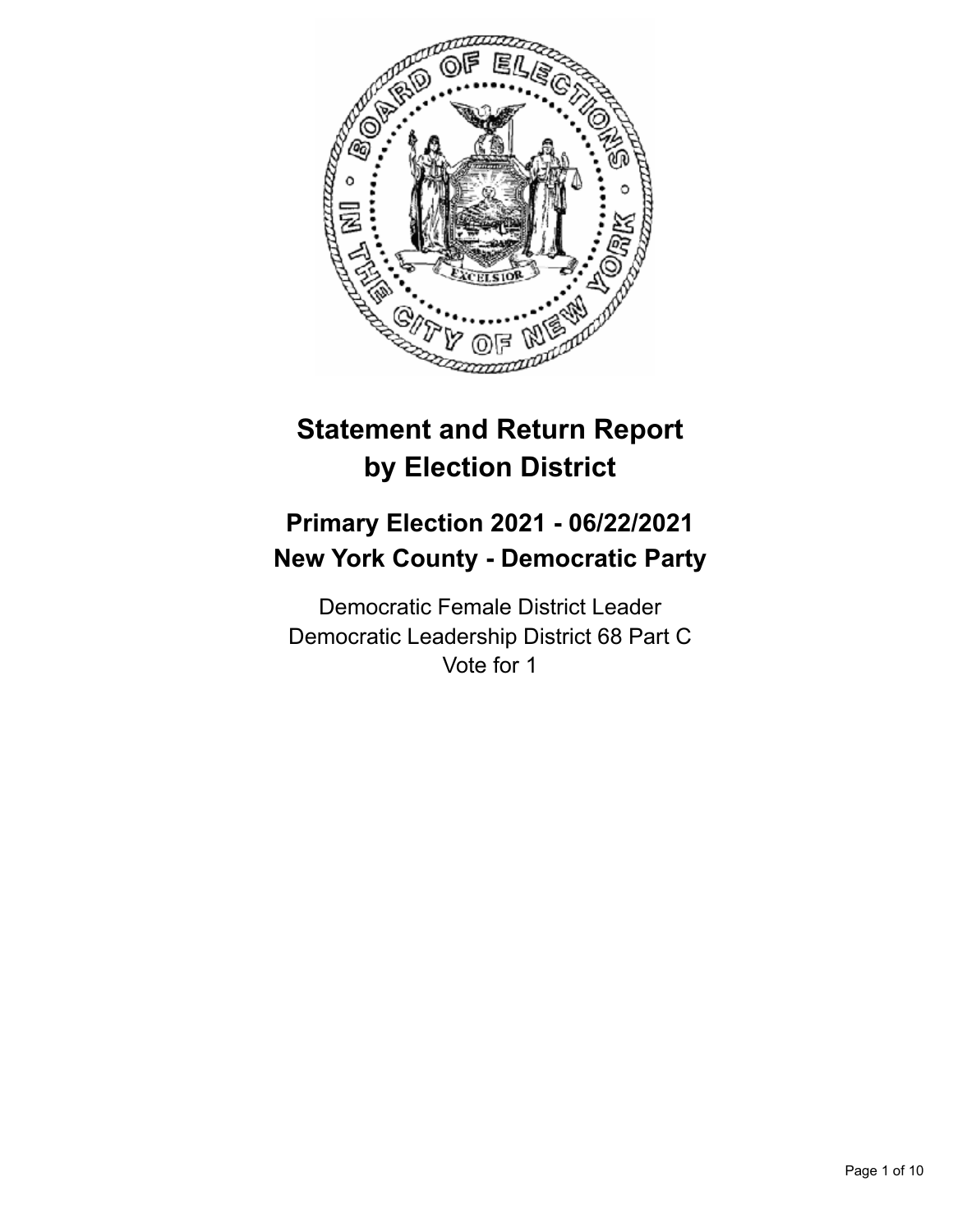

| PUBLIC COUNTER                                           | 203 |
|----------------------------------------------------------|-----|
| <b>MANUALLY COUNTED EMERGENCY</b>                        | 0   |
| <b>ABSENTEE / MILITARY</b>                               | 31  |
| <b>AFFIDAVIT</b>                                         | 3   |
| <b>Total Ballots</b>                                     | 237 |
| Less - Inapplicable Federal/Special Presidential Ballots | 0   |
| <b>Total Applicable Ballots</b>                          | 237 |
| <b>JO ANN LAWSON</b>                                     | 71  |
| <b>MELISSA MARK-VIVERITO</b>                             | 106 |
| <b>Total Votes</b>                                       | 177 |
| Unrecorded                                               | 60  |

#### **004/68**

| PUBLIC COUNTER                                           | 252 |
|----------------------------------------------------------|-----|
| <b>MANUALLY COUNTED EMERGENCY</b>                        | 0   |
| ABSENTEE / MILITARY                                      | 27  |
| AFFIDAVIT                                                | 4   |
| <b>Total Ballots</b>                                     | 283 |
| Less - Inapplicable Federal/Special Presidential Ballots | 0   |
| <b>Total Applicable Ballots</b>                          | 283 |
| <b>JO ANN LAWSON</b>                                     | 71  |
| MELISSA MARK-VIVERITO                                    | 124 |
| <b>Total Votes</b>                                       | 195 |
| Unrecorded                                               | 88  |

| <b>PUBLIC COUNTER</b>                                    | 153 |
|----------------------------------------------------------|-----|
| <b>MANUALLY COUNTED EMERGENCY</b>                        | 0   |
| ABSENTEE / MILITARY                                      | 17  |
| AFFIDAVIT                                                | 6   |
| <b>Total Ballots</b>                                     | 176 |
| Less - Inapplicable Federal/Special Presidential Ballots | 0   |
| <b>Total Applicable Ballots</b>                          | 176 |
| <b>JO ANN LAWSON</b>                                     | 49  |
| MELISSA MARK-VIVERITO                                    | 76  |
| CHLOE CARDNO (WRITE-IN)                                  |     |
| <b>Total Votes</b>                                       | 126 |
| Unrecorded                                               |     |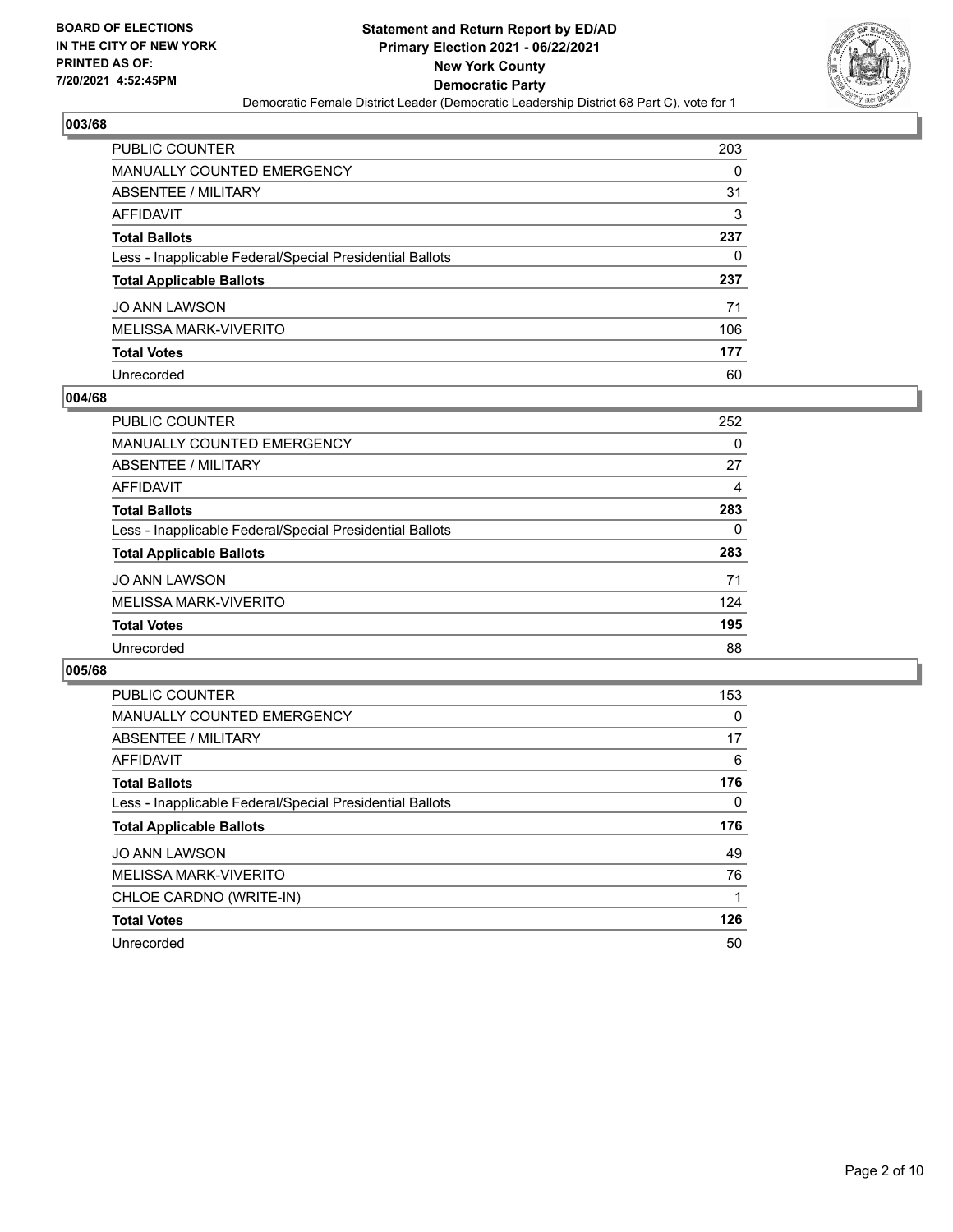

| <b>PUBLIC COUNTER</b>                                    | 117 |
|----------------------------------------------------------|-----|
| <b>MANUALLY COUNTED EMERGENCY</b>                        | 0   |
| ABSENTEE / MILITARY                                      | 26  |
| <b>AFFIDAVIT</b>                                         |     |
| <b>Total Ballots</b>                                     | 144 |
| Less - Inapplicable Federal/Special Presidential Ballots | 0   |
| <b>Total Applicable Ballots</b>                          | 144 |
| <b>JO ANN LAWSON</b>                                     | 37  |
| MELISSA MARK-VIVERITO                                    | 56  |
| <b>Total Votes</b>                                       | 93  |
| Unrecorded                                               | 51  |

#### **007/68**

| PUBLIC COUNTER                                           | 104      |
|----------------------------------------------------------|----------|
| <b>MANUALLY COUNTED EMERGENCY</b>                        | $\Omega$ |
| ABSENTEE / MILITARY                                      | 30       |
| AFFIDAVIT                                                | 0        |
| <b>Total Ballots</b>                                     | 134      |
| Less - Inapplicable Federal/Special Presidential Ballots | $\Omega$ |
| <b>Total Applicable Ballots</b>                          | 134      |
| <b>JO ANN LAWSON</b>                                     | 38       |
| MELISSA MARK-VIVERITO                                    | 61       |
| UNATTRIBUTABLE WRITE-IN (WRITE-IN)                       |          |
| <b>Total Votes</b>                                       | 100      |
| Unrecorded                                               | 34       |

| <b>PUBLIC COUNTER</b>                                    | 219 |
|----------------------------------------------------------|-----|
| <b>MANUALLY COUNTED EMERGENCY</b>                        | 0   |
| ABSENTEE / MILITARY                                      | 53  |
| AFFIDAVIT                                                | 4   |
| <b>Total Ballots</b>                                     | 276 |
| Less - Inapplicable Federal/Special Presidential Ballots | 0   |
| <b>Total Applicable Ballots</b>                          | 276 |
| <b>JO ANN LAWSON</b>                                     | 79  |
| <b>MELISSA MARK-VIVERITO</b>                             | 91  |
| ELEANOR VANDERBOLT-FORD (WRITE-IN)                       |     |
| MARTHA HUBER (WRITE-IN)                                  |     |
| <b>Total Votes</b>                                       | 172 |
| Unrecorded                                               | 104 |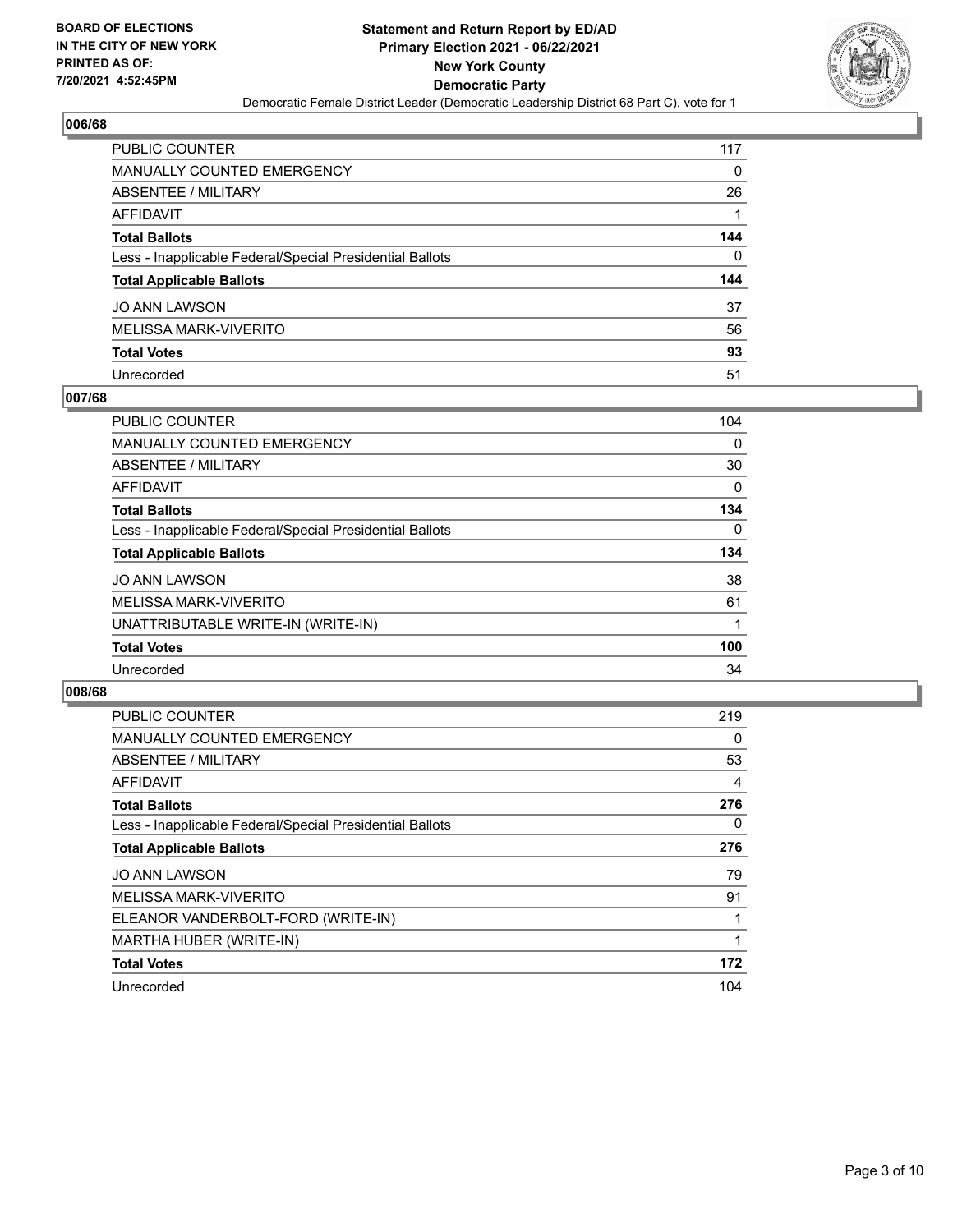

| PUBLIC COUNTER                                           | 173 |
|----------------------------------------------------------|-----|
| <b>MANUALLY COUNTED EMERGENCY</b>                        | 0   |
| ABSENTEE / MILITARY                                      | 74  |
| AFFIDAVIT                                                |     |
| <b>Total Ballots</b>                                     | 248 |
| Less - Inapplicable Federal/Special Presidential Ballots | 0   |
| <b>Total Applicable Ballots</b>                          | 248 |
| <b>JO ANN LAWSON</b>                                     | 53  |
| MELISSA MARK-VIVERITO                                    | 96  |
| <b>Total Votes</b>                                       | 149 |
| Unrecorded                                               | 99  |

#### **010/68**

| <b>PUBLIC COUNTER</b>                                    | 158 |
|----------------------------------------------------------|-----|
| MANUALLY COUNTED EMERGENCY                               | 0   |
| ABSENTEE / MILITARY                                      | 45  |
| AFFIDAVIT                                                | 2   |
| <b>Total Ballots</b>                                     | 205 |
| Less - Inapplicable Federal/Special Presidential Ballots | 0   |
| <b>Total Applicable Ballots</b>                          | 205 |
| <b>JO ANN LAWSON</b>                                     | 57  |
| MELISSA MARK-VIVERITO                                    | 62  |
| <b>Total Votes</b>                                       | 119 |
| Unrecorded                                               | 86  |

| <b>PUBLIC COUNTER</b>                                    | 244      |
|----------------------------------------------------------|----------|
| <b>MANUALLY COUNTED EMERGENCY</b>                        | $\Omega$ |
| ABSENTEE / MILITARY                                      | 62       |
| <b>AFFIDAVIT</b>                                         | 2        |
| <b>Total Ballots</b>                                     | 308      |
| Less - Inapplicable Federal/Special Presidential Ballots | 0        |
| <b>Total Applicable Ballots</b>                          | 308      |
| <b>JO ANN LAWSON</b>                                     | 94       |
| <b>MELISSA MARK-VIVERITO</b>                             | 131      |
| REBECCA MORTE (WRITE-IN)                                 |          |
| RUTH MUSHER (WRITE-IN)                                   |          |
| <b>Total Votes</b>                                       | 227      |
| Unrecorded                                               | 81       |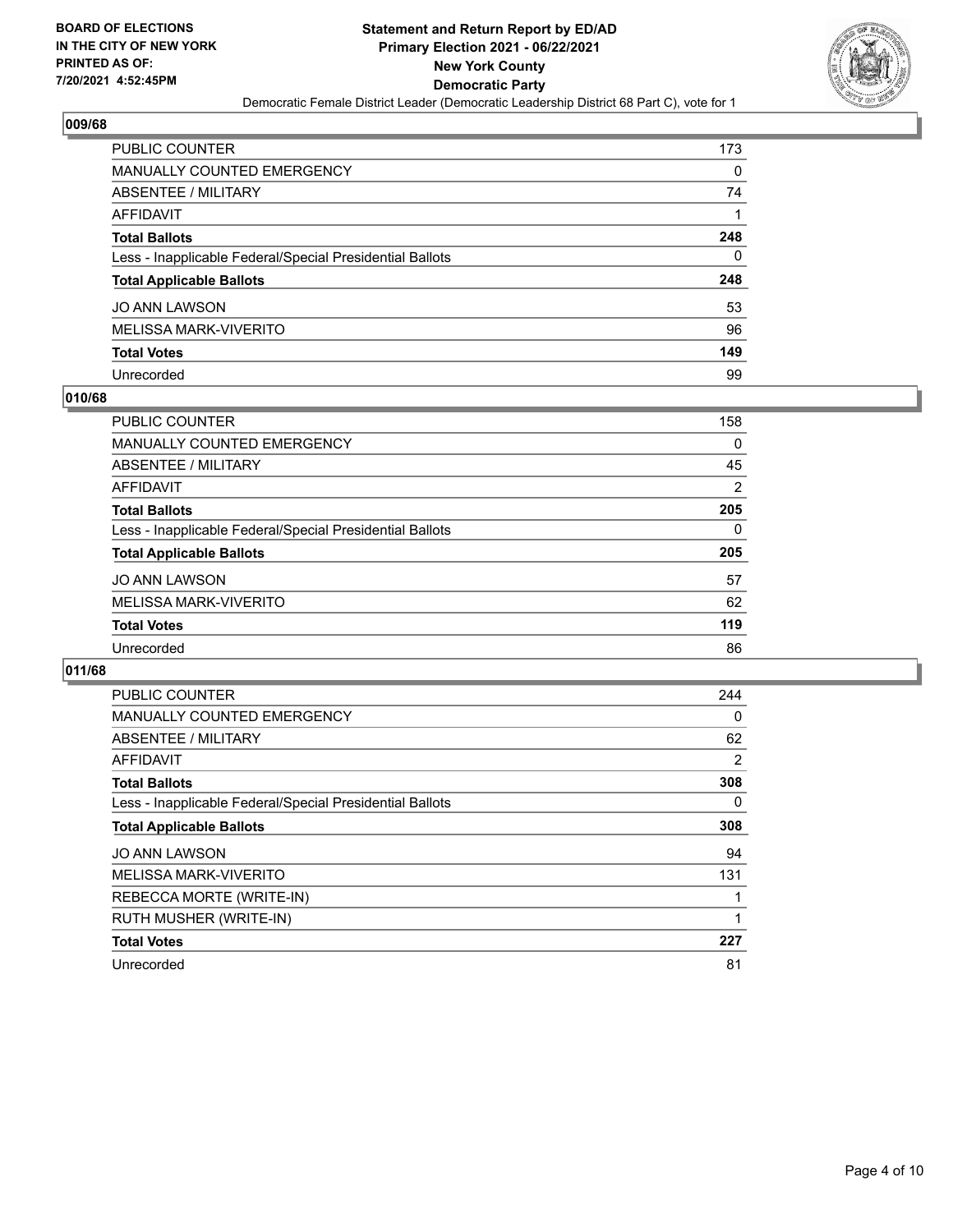

| PUBLIC COUNTER                                           | 60 |
|----------------------------------------------------------|----|
| <b>MANUALLY COUNTED EMERGENCY</b>                        | 0  |
| <b>ABSENTEE / MILITARY</b>                               | 6  |
| <b>AFFIDAVIT</b>                                         |    |
| <b>Total Ballots</b>                                     | 67 |
| Less - Inapplicable Federal/Special Presidential Ballots | 0  |
| <b>Total Applicable Ballots</b>                          | 67 |
| <b>JO ANN LAWSON</b>                                     | 15 |
| <b>MELISSA MARK-VIVERITO</b>                             | 34 |
| <b>Total Votes</b>                                       | 49 |
| Unrecorded                                               | 18 |

#### **013/68**

| <b>PUBLIC COUNTER</b>                                    | 72       |
|----------------------------------------------------------|----------|
| <b>MANUALLY COUNTED EMERGENCY</b>                        | $\Omega$ |
| ABSENTEE / MILITARY                                      | 9        |
| AFFIDAVIT                                                |          |
| <b>Total Ballots</b>                                     | 82       |
| Less - Inapplicable Federal/Special Presidential Ballots | $\Omega$ |
| <b>Total Applicable Ballots</b>                          | 82       |
| <b>JO ANN LAWSON</b>                                     | 22       |
| MELISSA MARK-VIVERITO                                    | 44       |
| <b>Total Votes</b>                                       | 66       |
| Unrecorded                                               | 16       |

| <b>PUBLIC COUNTER</b>                                    | 98       |
|----------------------------------------------------------|----------|
| MANUALLY COUNTED EMERGENCY                               | 0        |
| ABSENTEE / MILITARY                                      | 10       |
| <b>AFFIDAVIT</b>                                         | $\Omega$ |
| <b>Total Ballots</b>                                     | 108      |
| Less - Inapplicable Federal/Special Presidential Ballots | 0        |
|                                                          |          |
| <b>Total Applicable Ballots</b>                          | 108      |
| <b>JO ANN LAWSON</b>                                     | 24       |
| MELISSA MARK-VIVERITO                                    | 47       |
| KATHLEEN LOZADA (WRITE-IN)                               |          |
| <b>Total Votes</b>                                       | 72       |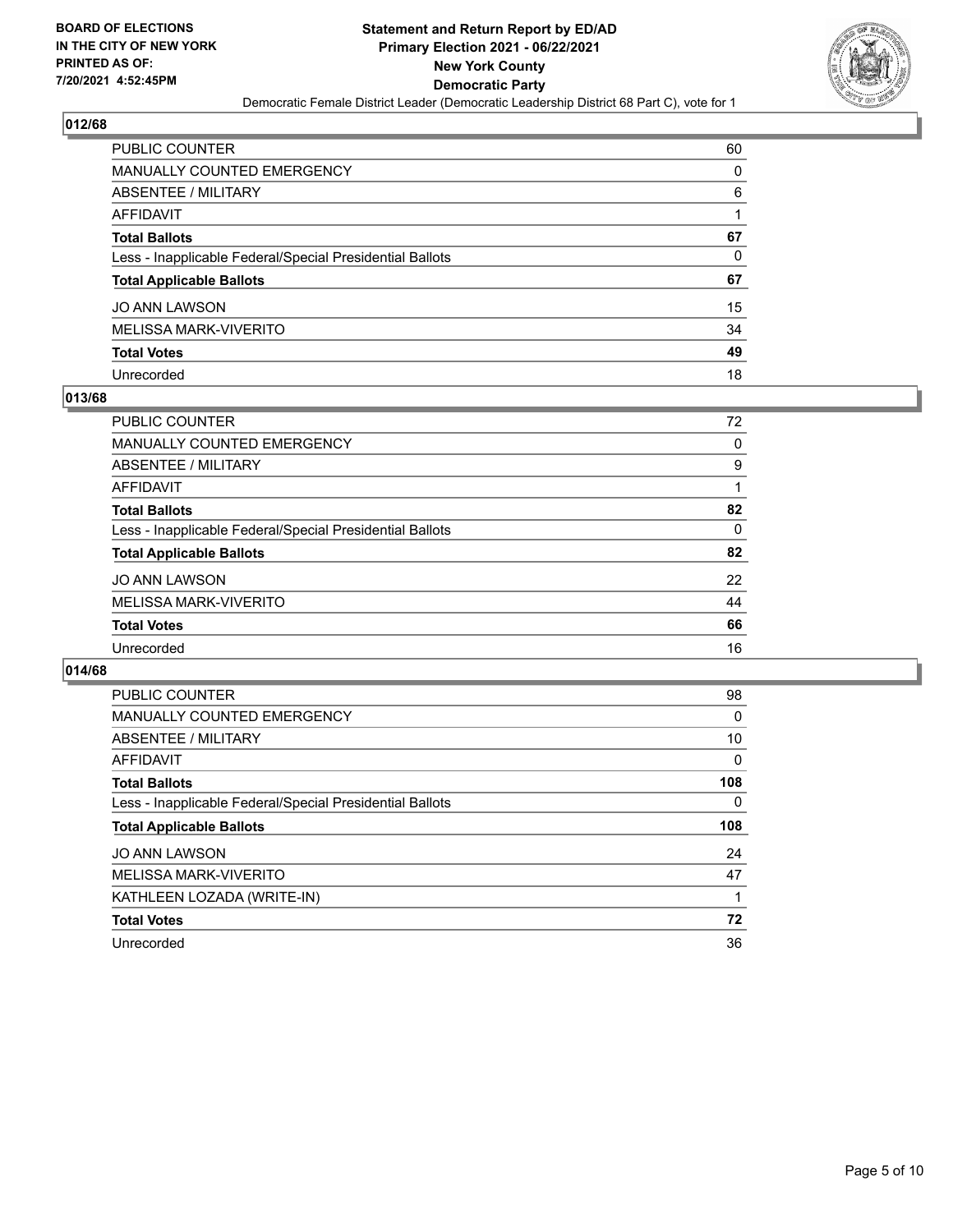

| <b>PUBLIC COUNTER</b>                                    | 59 |
|----------------------------------------------------------|----|
| <b>MANUALLY COUNTED EMERGENCY</b>                        | 0  |
| ABSENTEE / MILITARY                                      | 10 |
| AFFIDAVIT                                                |    |
| <b>Total Ballots</b>                                     | 70 |
| Less - Inapplicable Federal/Special Presidential Ballots | 0  |
| <b>Total Applicable Ballots</b>                          | 70 |
| <b>JO ANN LAWSON</b>                                     | 20 |
| MELISSA MARK-VIVERITO                                    | 33 |
| <b>GWEN GOODWIN (WRITE-IN)</b>                           |    |
| <b>Total Votes</b>                                       | 54 |
| Unrecorded                                               | 16 |

#### **024/68**

| PUBLIC COUNTER                                           | 89           |
|----------------------------------------------------------|--------------|
| <b>MANUALLY COUNTED EMERGENCY</b>                        | $\Omega$     |
| ABSENTEE / MILITARY                                      | 17           |
| AFFIDAVIT                                                | $\Omega$     |
| <b>Total Ballots</b>                                     | 106          |
| Less - Inapplicable Federal/Special Presidential Ballots | $\mathbf{0}$ |
| <b>Total Applicable Ballots</b>                          | 106          |
| <b>JO ANN LAWSON</b>                                     | 27           |
| MELISSA MARK-VIVERITO                                    | 56           |
| <b>Total Votes</b>                                       | 83           |
| Unrecorded                                               | 23           |

| <b>PUBLIC COUNTER</b>                                    | 102 <sub>1</sub> |
|----------------------------------------------------------|------------------|
| MANUALLY COUNTED EMERGENCY                               | $\Omega$         |
| ABSENTEE / MILITARY                                      | 20               |
| AFFIDAVIT                                                | 0                |
| <b>Total Ballots</b>                                     | 122              |
| Less - Inapplicable Federal/Special Presidential Ballots | $\Omega$         |
| <b>Total Applicable Ballots</b>                          | 122              |
| <b>JO ANN LAWSON</b>                                     | 32               |
| MELISSA MARK-VIVERITO                                    | 69               |
| <b>Total Votes</b>                                       | 101              |
| Unrecorded                                               | 21               |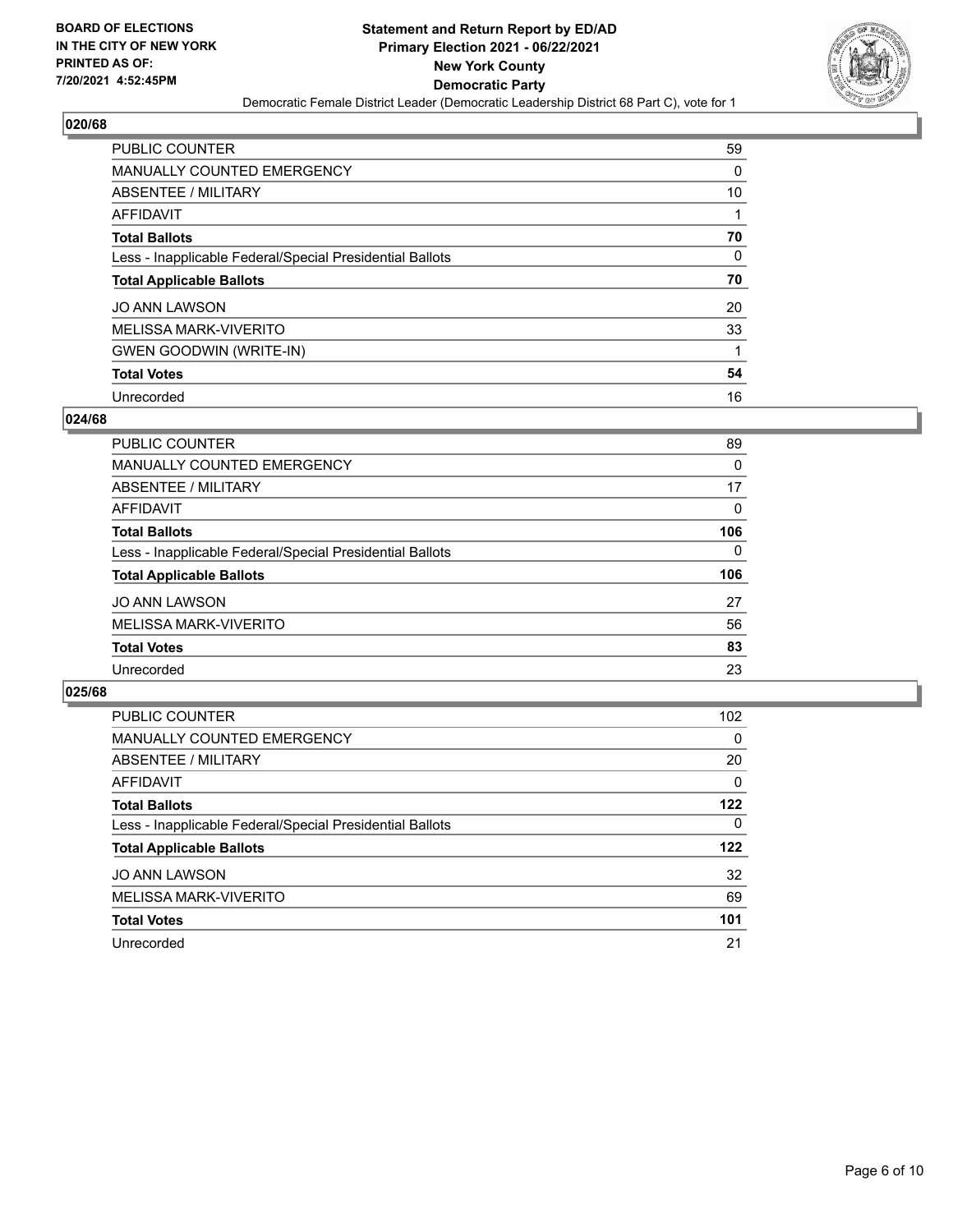

| <b>PUBLIC COUNTER</b>                                    | 126 |
|----------------------------------------------------------|-----|
| <b>MANUALLY COUNTED EMERGENCY</b>                        | 0   |
| ABSENTEE / MILITARY                                      | 15  |
| <b>AFFIDAVIT</b>                                         | 3   |
| <b>Total Ballots</b>                                     | 144 |
| Less - Inapplicable Federal/Special Presidential Ballots | 0   |
| <b>Total Applicable Ballots</b>                          | 144 |
| <b>JO ANN LAWSON</b>                                     | 34  |
| MELISSA MARK-VIVERITO                                    | 76  |
| <b>Total Votes</b>                                       | 110 |
| Unrecorded                                               | 34  |

#### **027/68**

| <b>PUBLIC COUNTER</b>                                    | 132 |
|----------------------------------------------------------|-----|
| MANUALLY COUNTED EMERGENCY                               | 0   |
| <b>ABSENTEE / MILITARY</b>                               | 11  |
| AFFIDAVIT                                                | 2   |
| <b>Total Ballots</b>                                     | 145 |
| Less - Inapplicable Federal/Special Presidential Ballots | 0   |
| <b>Total Applicable Ballots</b>                          | 145 |
| <b>JO ANN LAWSON</b>                                     | 38  |
| MELISSA MARK-VIVERITO                                    | 76  |
| <b>Total Votes</b>                                       | 114 |
| Unrecorded                                               | 31  |

| <b>PUBLIC COUNTER</b>                                    | 106 |
|----------------------------------------------------------|-----|
| <b>MANUALLY COUNTED EMERGENCY</b>                        | 0   |
| ABSENTEE / MILITARY                                      | 8   |
| AFFIDAVIT                                                | 2   |
| <b>Total Ballots</b>                                     | 116 |
| Less - Inapplicable Federal/Special Presidential Ballots | 0   |
|                                                          |     |
| <b>Total Applicable Ballots</b>                          | 116 |
| <b>JO ANN LAWSON</b>                                     | 24  |
| MELISSA MARK-VIVERITO                                    | 64  |
| PEGGY MORALES (WRITE-IN)                                 |     |
| <b>Total Votes</b>                                       | 89  |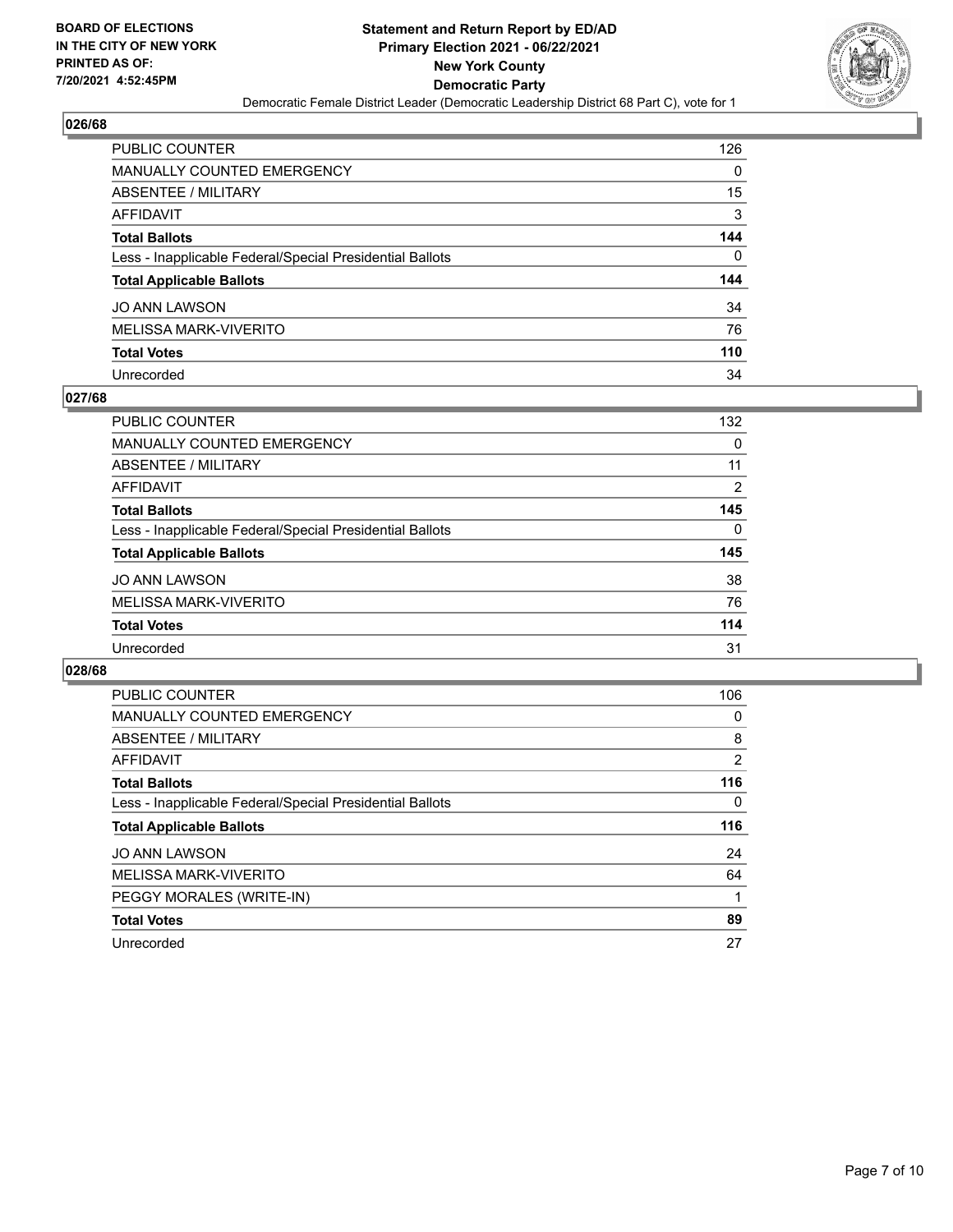

| PUBLIC COUNTER                                           | 47       |
|----------------------------------------------------------|----------|
| MANUALLY COUNTED EMERGENCY                               | 0        |
| ABSENTEE / MILITARY                                      |          |
| AFFIDAVIT                                                | 0        |
| <b>Total Ballots</b>                                     | 48       |
| Less - Inapplicable Federal/Special Presidential Ballots | $\Omega$ |
| <b>Total Applicable Ballots</b>                          | 48       |
| JO ANN LAWSON                                            | 4        |
| MELISSA MARK-VIVERITO                                    | 33       |
| <b>Total Votes</b>                                       | 37       |
| Unrecorded                                               | 11       |

#### **030/68**

| <b>PUBLIC COUNTER</b>                                    | 125      |
|----------------------------------------------------------|----------|
| <b>MANUALLY COUNTED EMERGENCY</b>                        | 0        |
| ABSENTEE / MILITARY                                      | 10       |
| AFFIDAVIT                                                | 0        |
| <b>Total Ballots</b>                                     | 135      |
| Less - Inapplicable Federal/Special Presidential Ballots | $\Omega$ |
| <b>Total Applicable Ballots</b>                          | 135      |
| <b>JO ANN LAWSON</b>                                     | 34       |
| MELISSA MARK-VIVERITO                                    | 81       |
| <b>Total Votes</b>                                       | 115      |
| Unrecorded                                               | 20       |

| <b>PUBLIC COUNTER</b>                                    | 251 |
|----------------------------------------------------------|-----|
| <b>MANUALLY COUNTED EMERGENCY</b>                        | 0   |
| ABSENTEE / MILITARY                                      | 12  |
| <b>AFFIDAVIT</b>                                         | 0   |
| <b>Total Ballots</b>                                     | 263 |
| Less - Inapplicable Federal/Special Presidential Ballots | 0   |
| <b>Total Applicable Ballots</b>                          | 263 |
| <b>JO ANN LAWSON</b>                                     | 190 |
| <b>MELISSA MARK-VIVERITO</b>                             | 51  |
| JOHN RUIZ (WRITE-IN)                                     |     |
| MARION L. BELL (WRITE-IN)                                |     |
| UNATTRIBUTABLE WRITE-IN (WRITE-IN)                       |     |
| <b>Total Votes</b>                                       | 244 |
| Unrecorded                                               | 19  |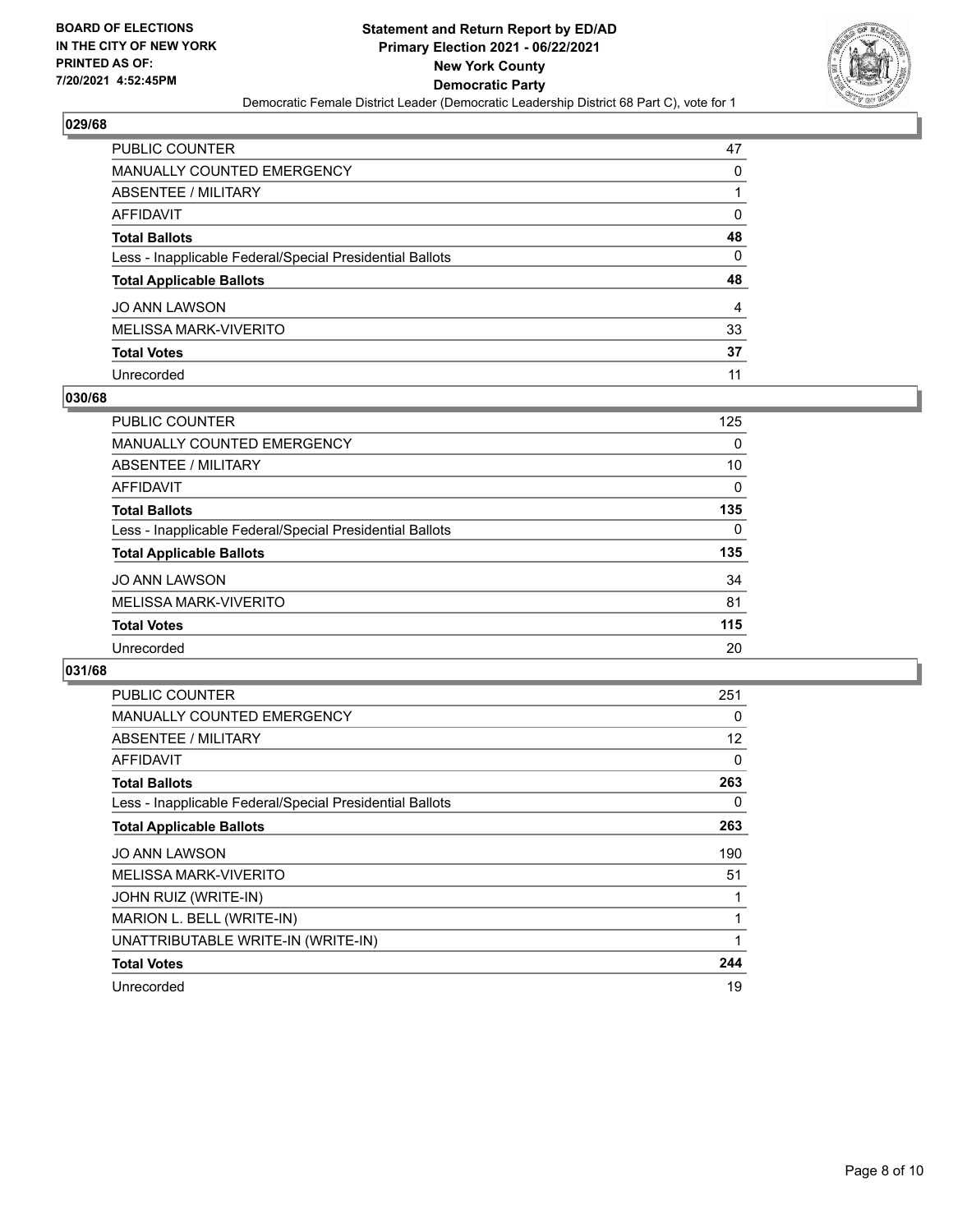

| PUBLIC COUNTER                                           | 81       |
|----------------------------------------------------------|----------|
| <b>MANUALLY COUNTED EMERGENCY</b>                        | 0        |
| <b>ABSENTEE / MILITARY</b>                               | 8        |
| AFFIDAVIT                                                | $\Omega$ |
| <b>Total Ballots</b>                                     | 89       |
| Less - Inapplicable Federal/Special Presidential Ballots | $\Omega$ |
| <b>Total Applicable Ballots</b>                          | 89       |
| JO ANN LAWSON                                            | 13       |
| <b>MELISSA MARK-VIVERITO</b>                             | 57       |
| <b>Total Votes</b>                                       | 70       |
| Unrecorded                                               | 19       |

#### **111/68**

| PUBLIC COUNTER                                           | 103      |
|----------------------------------------------------------|----------|
| MANUALLY COUNTED EMERGENCY                               | 0        |
| ABSENTEE / MILITARY                                      | 19       |
| <b>AFFIDAVIT</b>                                         | 0        |
| <b>Total Ballots</b>                                     | 122      |
| Less - Inapplicable Federal/Special Presidential Ballots | $\Omega$ |
| <b>Total Applicable Ballots</b>                          | 122      |
| <b>JO ANN LAWSON</b>                                     | 31       |
| MELISSA MARK-VIVERITO                                    | 49       |
| JENNIFER VALDIVIA (WRITE-IN)                             |          |
| <b>Total Votes</b>                                       | 81       |
| Unrecorded                                               | 41       |

| <b>PUBLIC COUNTER</b>                                    | 253      |
|----------------------------------------------------------|----------|
| MANUALLY COUNTED EMERGENCY                               | $\Omega$ |
| ABSENTEE / MILITARY                                      | 28       |
| AFFIDAVIT                                                | 2        |
| <b>Total Ballots</b>                                     | 283      |
| Less - Inapplicable Federal/Special Presidential Ballots | $\Omega$ |
| <b>Total Applicable Ballots</b>                          | 283      |
| <b>JO ANN LAWSON</b>                                     | 90       |
| MELISSA MARK-VIVERITO                                    | 125      |
| <b>Total Votes</b>                                       | 215      |
| Unrecorded                                               | 68       |